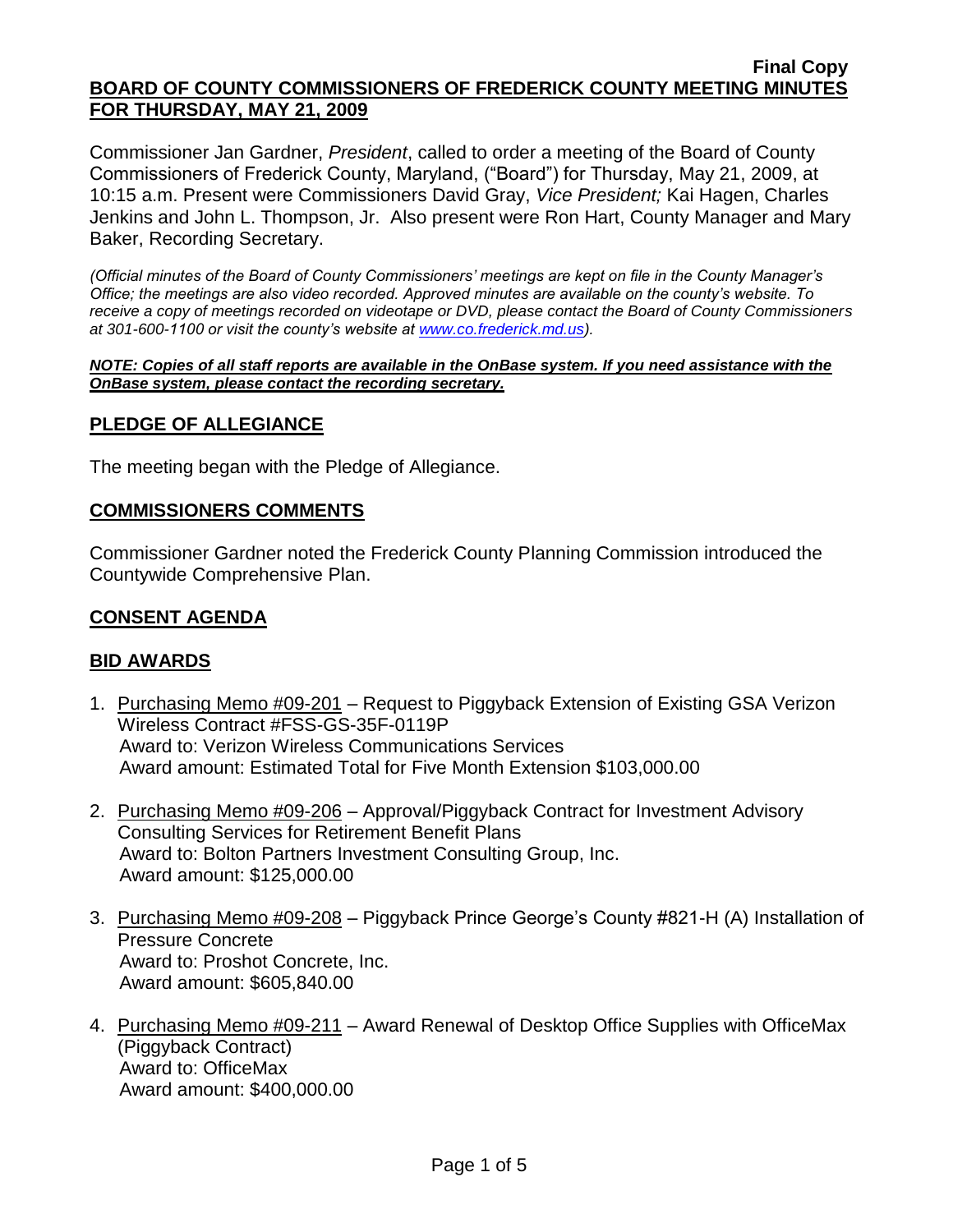#### **BUDGET TRANSFERS**

- 1. #BT-09-177, Water and Sewer, Utilities and Solid Waste Management Division
- 2. #BT-09-178, Highways and Transportation, Public Works Division
- 3. #BT-09-179, Aging, Citizens Services Division
- 4. #BT-09-180, Housing, Citizens Services Division

# **GRANT**

1. Infants and Toddlers Program Consolidated Local Implementation Grant – Dr. Monica Grant, Health Services Division

# **EASEMENT**

1. Urbana Satellite Facility Declaration to Establish and Retain Easement – Kevin Vida, Public Works Division

Commissioner Jenkins moved to approve the consent agenda as presented. Commissioner Gray seconded the motion that passed 5-0.

## **ADMINISTRATIVE BUSINESS**

# **Consideration of Operational Changes at Senior Centers in Frederick County - Carolyn True and Kitty Devilbiss, Citizens Services Division**

Ms. True, Ms. Devilbiss, Mayor James Hoover, Town of Emmitsburg and Mayor Carroll Jones, City of Brunswick, presented updated information to the Board which included, but was not limited to:

- **Brunswick senior center would close on Tuesdays;**
- **Emmitsburg senior center would close on Mondays; and**
- **Urbana senior center would close on Fridays.**

Commissioner Gray moved approval of staff's recommendation as presented in the staff report. Commissioner Hagen seconded the motion that passed 5-0.

## **PUBLIC HEARINGS**

**To Consider a Resolution to Approve Submission of the Application for Funding from the Maryland Community Development Block Grant (CDBG) Program for the Frederick County Critical Workforce Housing Program - Jenny Short, Citizens Services Division**

A public hearing was held, as duly advertised, to consider the block grant application.

The Board requested the following changes be made: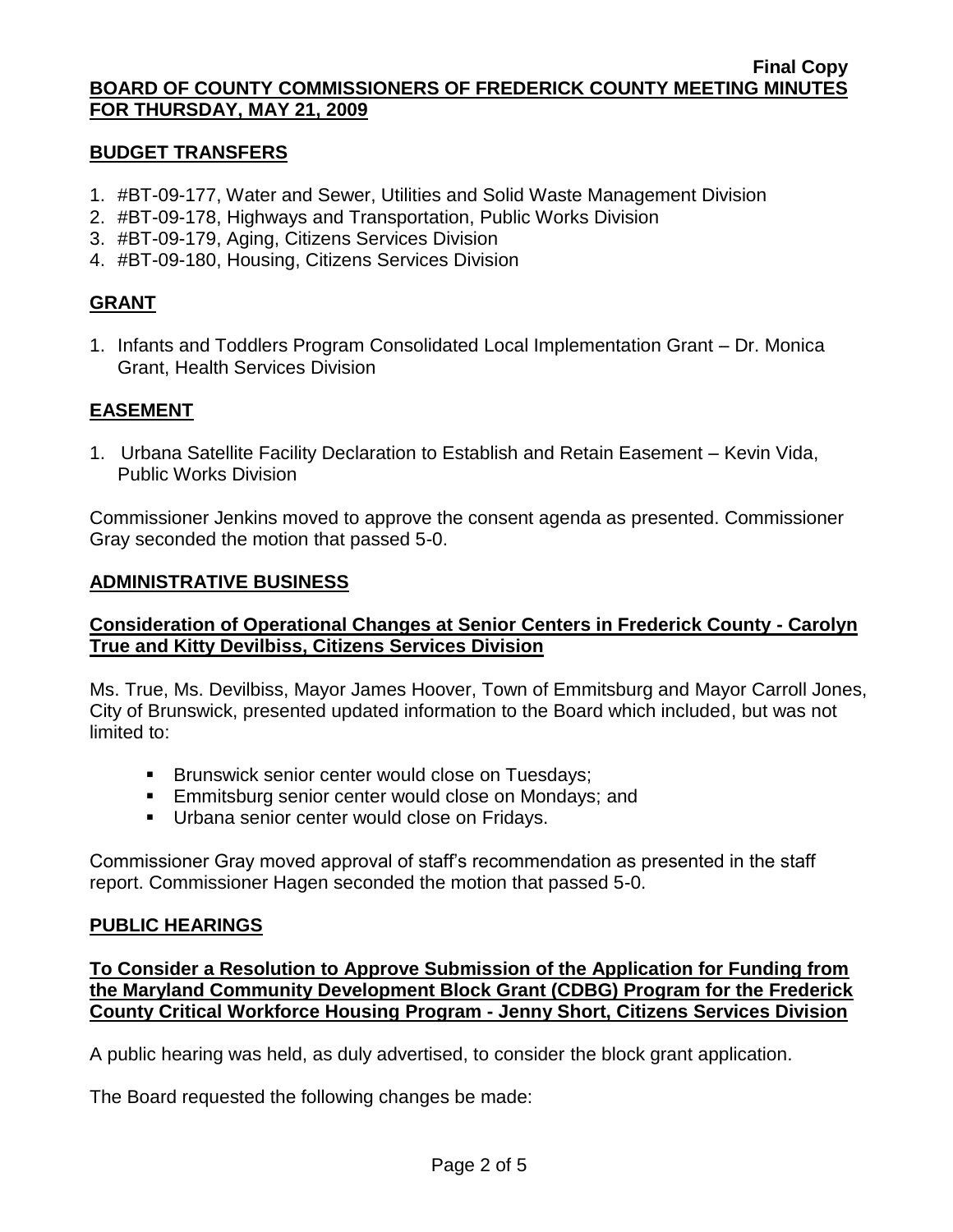#### **Final Copy BOARD OF COUNTY COMMISSIONERS OF FREDERICK COUNTY MEETING MINUTES FOR THURSDAY, MAY 21, 2009**

- Wording to state "County/Municipal Police"; and
- Dollar amount to \$85,500.00 not \$5,500.00.

Commissioner Thompson moved to strike the racial profiling information from the application. Commissioner Jenkins seconded the motion that failed 2-3 with Commissioners Gardner, Gray and Hagen opposed.

There was no public comment.

Commissioner Hagen moved to approve the grant with the changes as noted. Commissioner Gray seconded the motion that passed 3-2 with Commissioners Jenkins and Thompson opposed.

## **To Consider a Resolution to Approve Submission of the Application for Funding from the Maryland Community Development Block Grant (CDBG) Program for a Mental Health Association Building Acquisition Project - Margaret Nusbaum and Jenny Short, Citizens Services Division**

A public hearing was held, as duly advertised, to consider the block grant application.

(Commissioner Jenkins left the meeting.)

Commissioner Thompson moved to strike racial profiling information from the application. The motion failed due to lack of a second.

## Public comment was taken from:

**EXECTA** Craig Russell, Frederick County Bank

The Board requested this item be brought back for further conversation including the corrections to the application as noted by the Finance Division staff.

(Commissioner Jenkins entered the meeting.)

Commissioner Hagen moved to continue this item with the revised staff report to Tuesday, May 26, 2009, in the afternoon. Commissioner Gray seconded the motion that passed 3-2 with Commissioners Jenkins and Thompson opposed.

# **ADMINISTRATIVE BUSINESS**

## **Approval of Board of County Commissioners' Meeting Minutes**

Commissioner Gray moved approval of the minutes as presented. Commissioner Hagen seconded the motion that passed 5-0.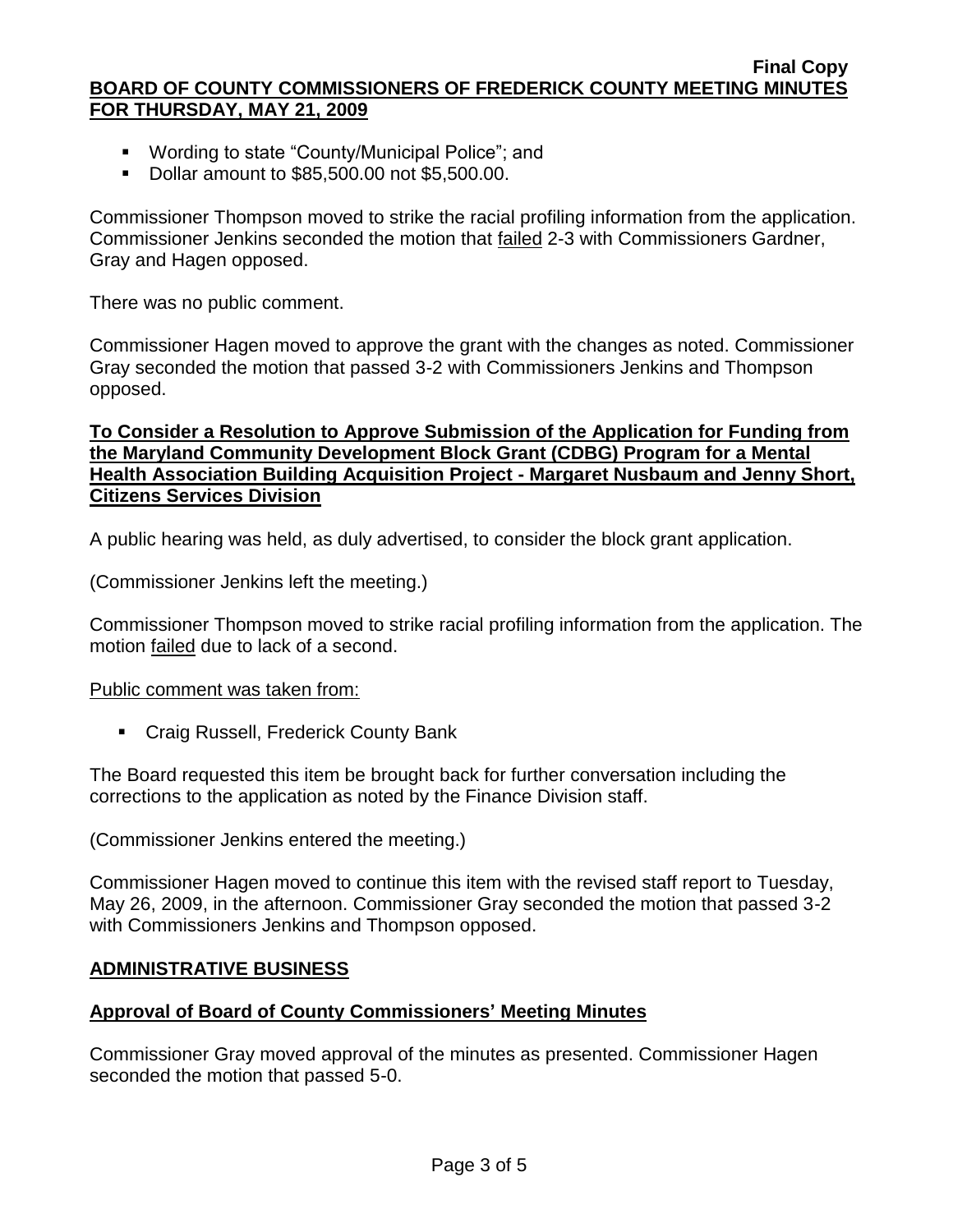## **Bid Award – Purchase Memo #09-191, Purchase Duo Dote Auto-Injectors Directly through the Sole Manufacturer, Meridian Medical Technologies - Hal Good, Finance Division**

Mr. Good and Steve Leatherman, Fire and Rescue Services Division, presented information to the Board.

Commissioner Jenkins moved to deny Purchasing Memo #09-191. Commissioner Thompson seconded the motion that **failed 2-3 with Commissioners Gardner**, Gray and Hagen opposed.

Commissioner Gray moved approval of Purchasing Memo #09-191 as presented. Commissioner Hagen seconded the motion that passed 3-2 with Commissioners Jenkins and Thompson opposed.

# **Bid Award – Purchase Memo #09-210, Approve Contract – Sole Source for the Lease and Maintenance of Patriot Phone System Phase II - Hal Good, Finance Division**

Mr. Good presented information to the Board.

Commissioner Gray moved approval of Purchasing Memo #09-210 as presented. Commissioner Hagen seconded the motion that passed 5-0.

# **Request for Sublease Agreement with Villa Maria - Wayne Roach, Management Services Division**

Mr. Roach presented information to the Board regarding the approval of a sublease agreement with Associated Catholic Charities operating as Villa Maria for the use of space at the UpCounty Family Partnership Center.

Commissioner Gray moved approval of the sublease agreement as presented. Commissioner Gardner seconded the motion that passed 3-2 with Commissioners Jenkins and Thompson opposed.

(Commissioner Hagen left the meeting.)

# **Development Impact Fee Annual Report - John Kroll and Kelly Weaver, Finance Division**

Ms. Weaver presented the annual report to the Board.

Commissioner Gray moved approval of the report as presented. Commissioner Gardner seconded the motion that passed 3-1 with Commissioner Jenkins opposed and Commissioner Hagen absent.